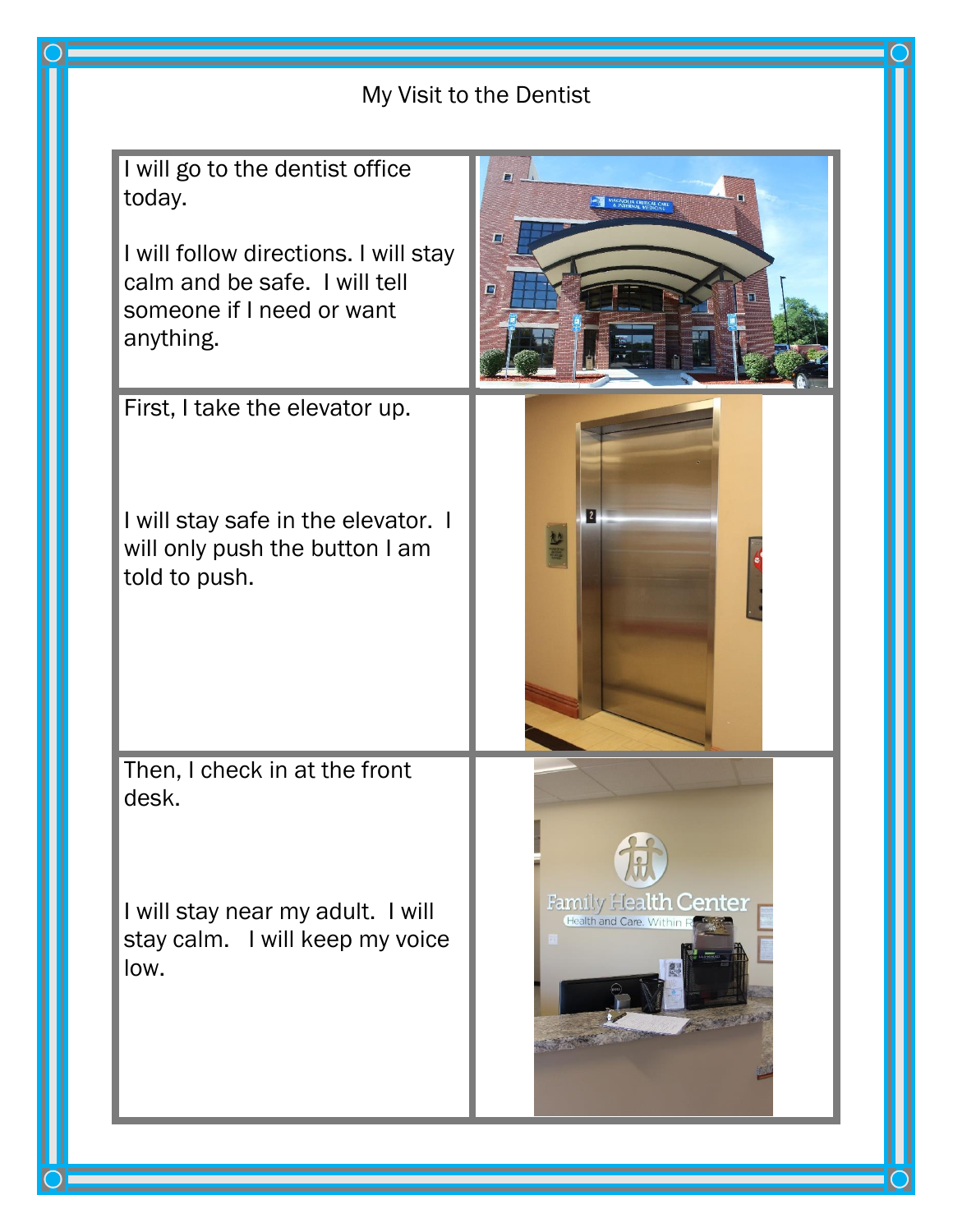| My Visit to the Dentist                                                            |        |
|------------------------------------------------------------------------------------|--------|
| Next, I will wait in the waiting<br>room for my name to be called.                 |        |
| I look at books while I wait. I will<br>stay calm and safe in the<br>waiting room. | DENTAL |
| Then, my name will be called<br>and I will walk with my adult<br>through the door. |        |
| Next, I will stand on a scale to<br>get my weight.                                 |        |
| I will stand still and follow<br>directions.                                       |        |
|                                                                                    |        |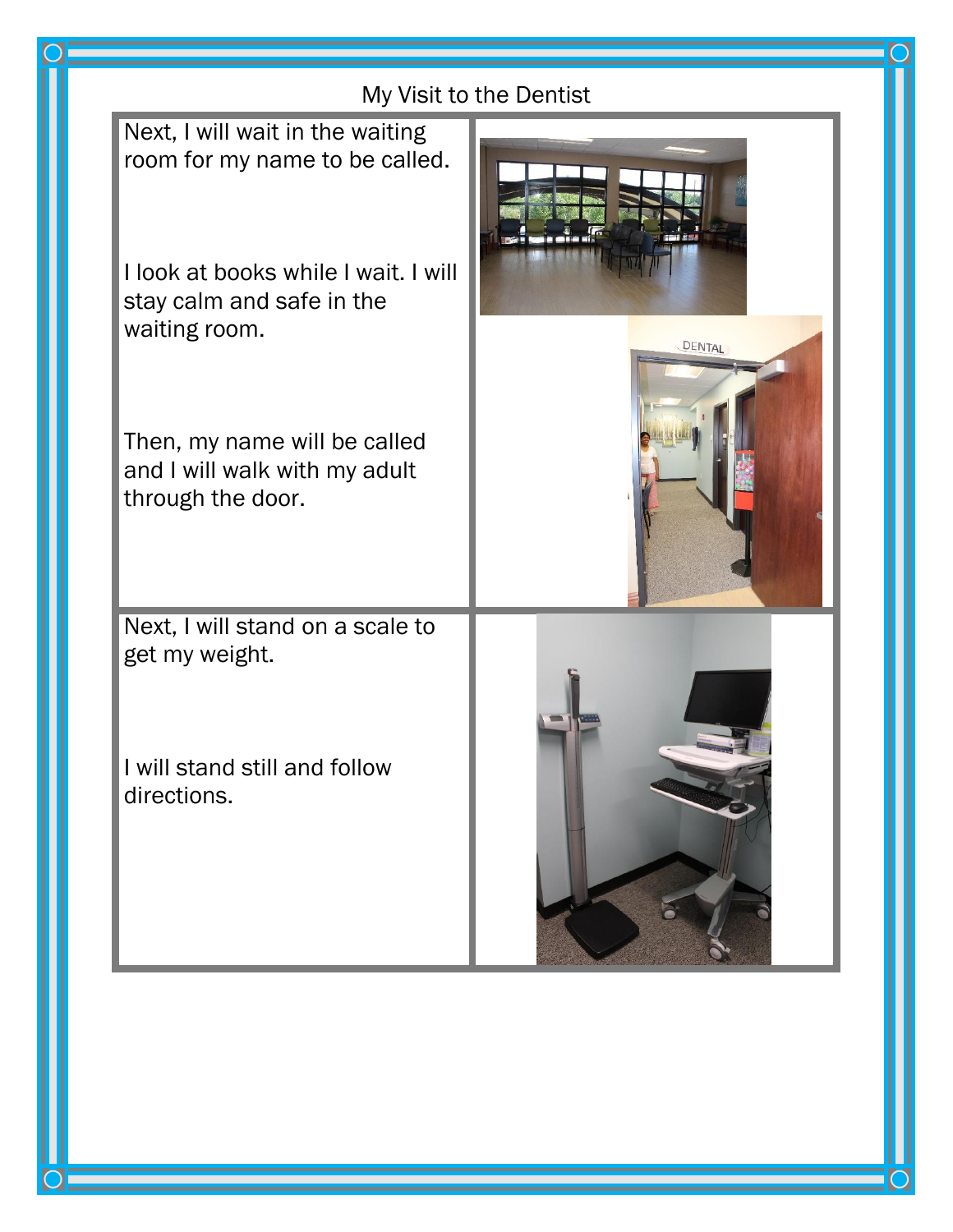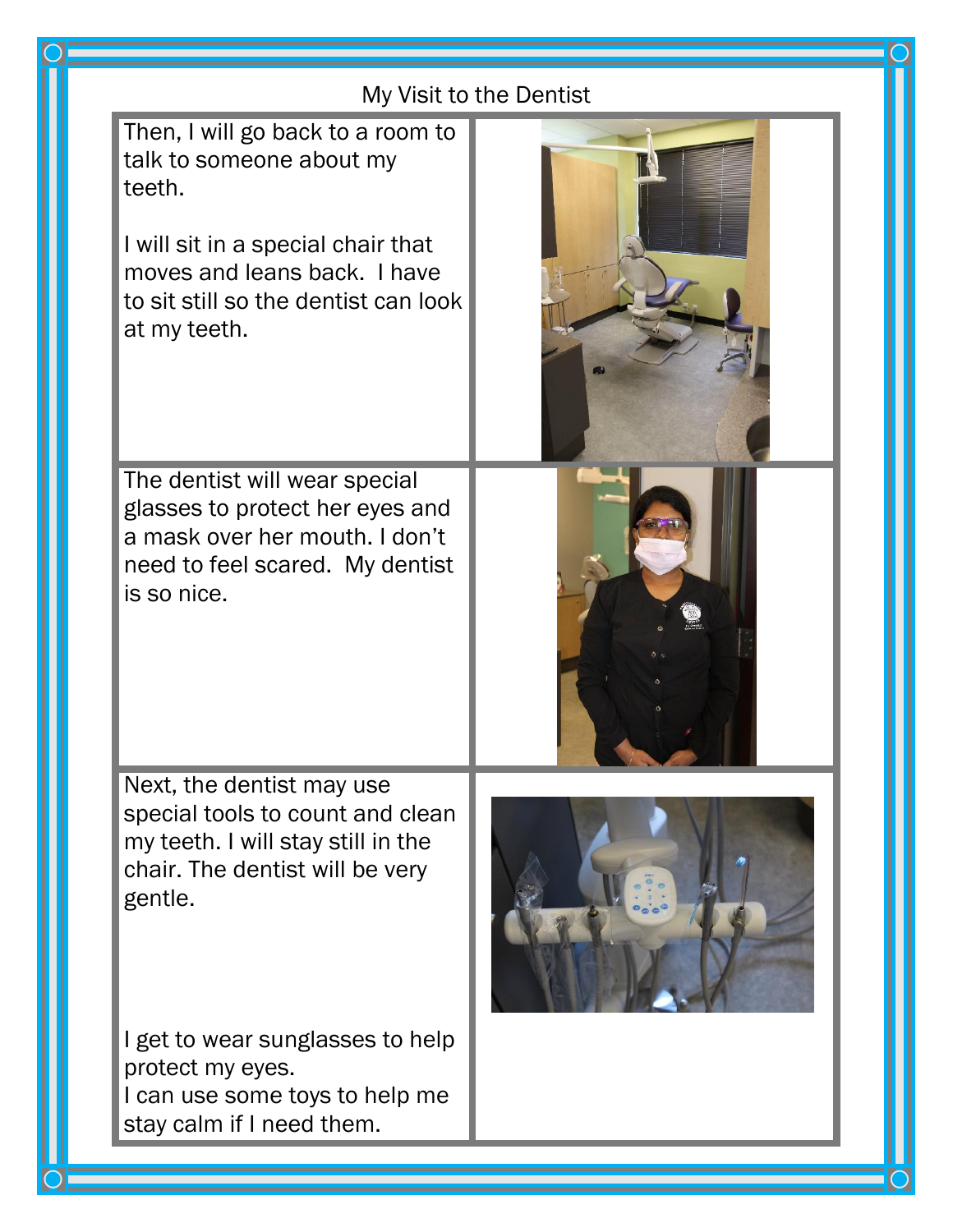